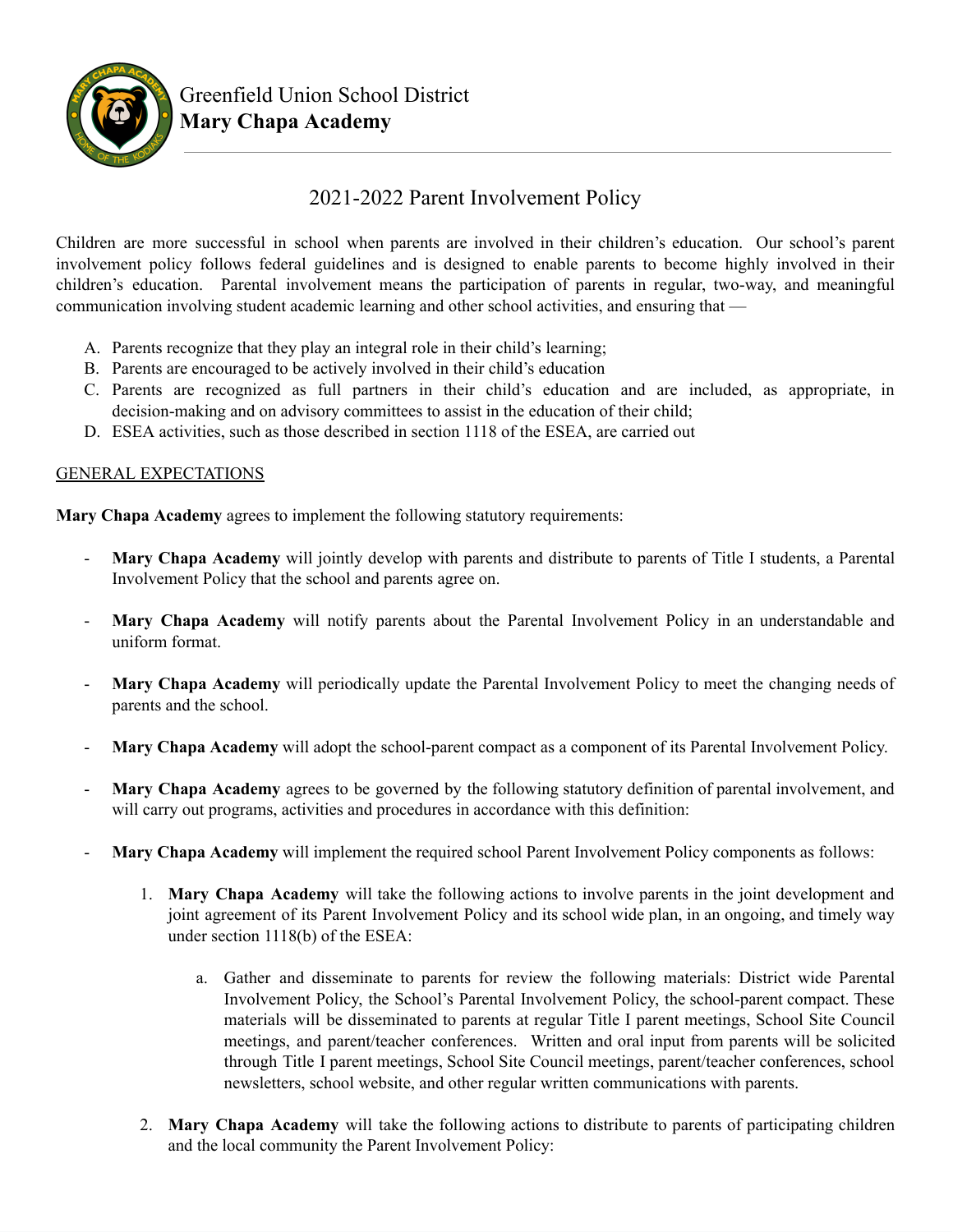- a. The School Parent Involvement Policy will be distributed to parents at Title I parent meetings.
- b. The policy will be posted on the school website.
- 3. **Mary Chapa Academy** will update its Parent Involvement Policy annually to meet the changing needs of parents and the school through:
	- a. Regular Title I meetings
	- b. PTA meetings
	- c. General School meetings
- 4. **Mary Chapa Academy** will convene an annual meeting to inform parents of the following:
	- a. Title I schoolwide program participation
	- b. Title I requirements
	- c. The right of parents to be involved
	- d. Meeting dates and time
- 5. **Mary Chapa Academy** will hold parent meetings at varying times:
	- a. A variety of activities (i.e. Parent Café meetings, parent conferences, student exposition nights, and PTA meetings will be offered to encourage parent involvement.)
- 6. **Mary Chapa Academy** will provide information about Title I programs to all parents in a timely manner through newsletters and the web page.
- 7. **Mary Chapa Academy** will provide all parents with a description and explanation of the curriculum in use at the school, the forms of academic assessment used to measure student progress, and the proficiency levels students are expected to meet through:
	- a. The annual Title I parent meeting
	- b. Regular parent/teacher conferences
- 8. If requested by parents, **Mary Chapa Academy** will provide parents opportunities for regular meetings to formulate suggestions and to participate, as appropriate, in decisions relating to the education of their children. The school will respond to suggestions as soon as practicably possible by the following means:
	- a. Through pre arranged meetings with the community liaison and/or other designated school staff
	- b. Through meetings with the student's teacher which may include the community liaison, the principal, and other staff as appropriate